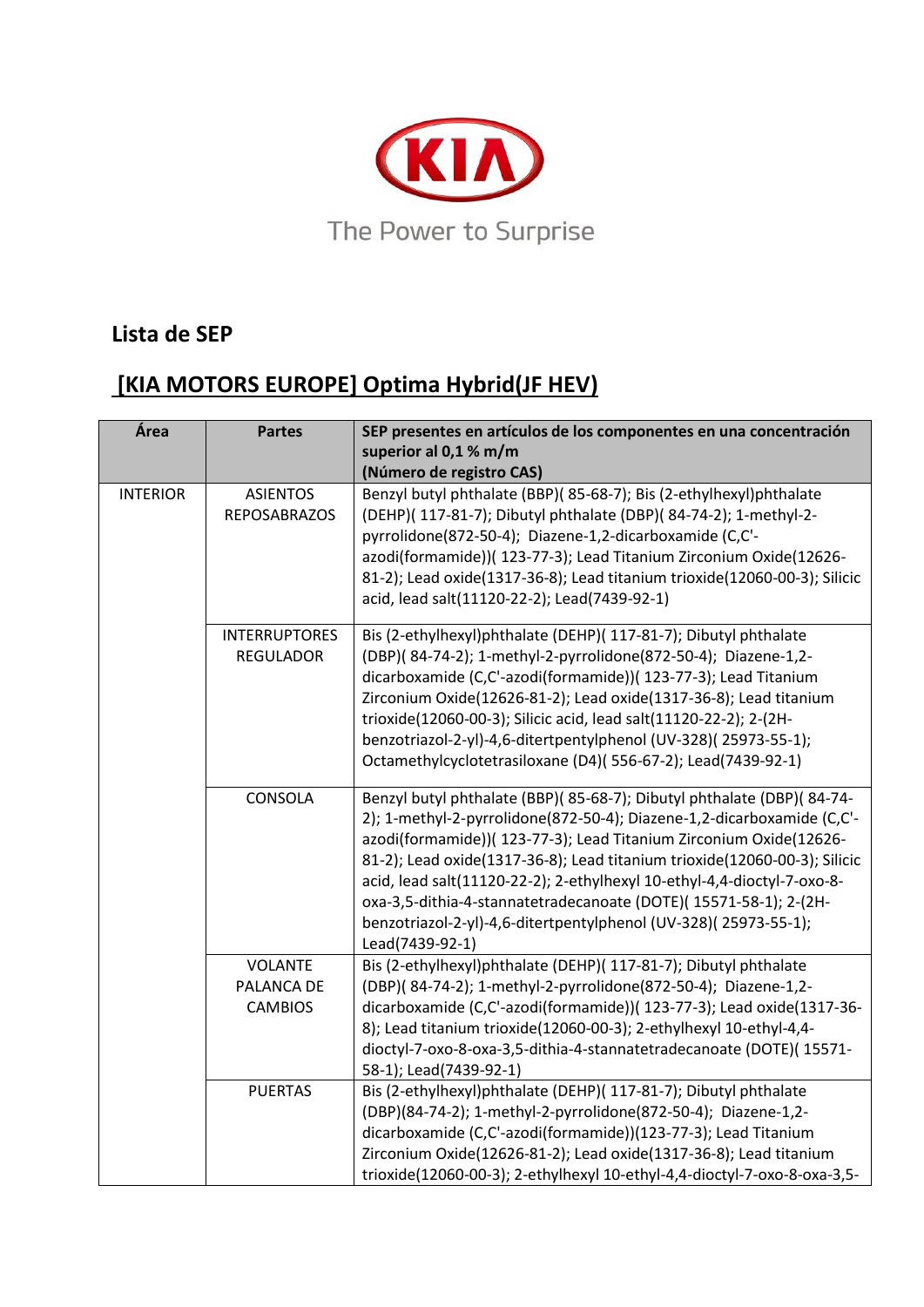|                   |                      | dithia-4-stannatetradecanoate (DOTE)(15571-58-1); 2-(2H-benzotriazol-                                                               |
|-------------------|----------------------|-------------------------------------------------------------------------------------------------------------------------------------|
|                   |                      | 2-yl)-4,6-ditertpentylphenol (UV-328)(25973-55-1);                                                                                  |
|                   |                      | Octamethylcyclotetrasiloxane (D4)(556-67-2); Lead(7439-92-1)                                                                        |
|                   | SALPICADERO          | Bis (2-ethylhexyl)phthalate (DEHP)(117-81-7); Dibutyl phthalate                                                                     |
|                   |                      | (DBP)(84-74-2); 1-methyl-2-pyrrolidone(872-50-4); Lead Titanium                                                                     |
|                   |                      | Zirconium Oxide(12626-81-2); Lead oxide(1317-36-8); Lead titanium                                                                   |
|                   |                      | trioxide(12060-00-3); Silicic acid, lead salt(11120-22-2); 2-ethylhexyl 10-                                                         |
|                   |                      | ethyl-4,4-dioctyl-7-oxo-8-oxa-3,5-dithia-4-stannatetradecanoate                                                                     |
|                   | <b>CINTURONES</b>    | (DOTE)(15571-58-1); Lead(7439-92-1); 2-Methylimidazole(693-98-1)<br>Bis (2-ethylhexyl)phthalate (DEHP)(117-81-7); Dibutyl phthalate |
|                   | Υ                    | (DBP)(84-74-2); 1-methyl-2-pyrrolidone(872-50-4); Diazene-1,2-                                                                      |
|                   | <b>PRETENSORES</b>   | dicarboxamide (C,C'-azodi(formamide))(123-77-3); Lead oxide(1317-36-                                                                |
|                   |                      | 8); Lead titanium trioxide(12060-00-3); Octamethylcyclotetrasiloxane                                                                |
|                   |                      | (D4)(556-67-2); Lead(7439-92-1)                                                                                                     |
|                   | <b>OTROS</b>         | Bis (2-ethylhexyl)phthalate (DEHP)( 117-81-7); Dibutyl phthalate                                                                    |
|                   |                      | (DBP)(84-74-2); 1-methyl-2-pyrrolidone(872-50-4); Diazene-1,2-                                                                      |
|                   |                      | dicarboxamide (C,C'-azodi(formamide))( 123-77-3); Lead Titanium                                                                     |
|                   |                      | Zirconium Oxide(12626-81-2); Lead oxide(1317-36-8); Lead titanium                                                                   |
|                   |                      | trioxide(12060-00-3); Silicic acid, lead salt(11120-22-2); 2-ethylhexyl 10-                                                         |
|                   |                      | ethyl-4,4-dioctyl-7-oxo-8-oxa-3,5-dithia-4-stannatetradecanoate                                                                     |
|                   |                      | (DOTE)(15571-58-1); 2-(2H-benzotriazol-2-yl)-4,6-ditertpentylphenol                                                                 |
|                   |                      | (UV-328)(25973-55-1); Octamethylcyclotetrasiloxane (D4)(556-67-2);                                                                  |
|                   |                      | Lead(7439-92-1)                                                                                                                     |
| <b>MOTOR</b>      | CALEFACCIÓN          | Bis (2-ethylhexyl)phthalate (DEHP)( 117-81-7); Dibutyl phthalate                                                                    |
| <b>HABITÁCULO</b> | Υ                    | (DBP)(84-74-2); 1-methyl-2-pyrrolidone(872-50-4); Diazene-1,2-                                                                      |
|                   | AIRE                 | dicarboxamide (C,C'-azodi(formamide))( 123-77-3); Lead oxide(1317-36-                                                               |
|                   | <b>ACONDICIONADO</b> | 8); Lead titanium trioxide(12060-00-3); 2-ethylhexyl 10-ethyl-4,4-                                                                  |
|                   |                      | dioctyl-7-oxo-8-oxa-3,5-dithia-4-stannatetradecanoate (DOTE)(15571-                                                                 |
|                   |                      | 58-1); Octamethylcyclotetrasiloxane (D4)(556-67-2);                                                                                 |
|                   |                      | Decamethylcyclopentasiloxane (D5)(541-02-6); 2-Methylimidazole(693-                                                                 |
|                   |                      | $98-1)$                                                                                                                             |
|                   | ARNÉS DE             | Bis (2-ethylhexyl)phthalate (DEHP)(117-81-7); Diazene-1,2-                                                                          |
|                   | CABLEADO             | dicarboxamide (C,C'-azodi(formamide))(123-77-3); Lead Titanium                                                                      |
|                   |                      | Zirconium Oxide(12626-81-2); Lead oxide(1317-36-8);                                                                                 |
|                   |                      | Octamethylcyclotetrasiloxane (D4)(556-67-2);                                                                                        |
|                   |                      | Decamethylcyclopentasiloxane (D5)(541-02-6)                                                                                         |
|                   | <b>MOTOR</b>         | Benzyl butyl phthalate (BBP)(85-68-7); Bis (2-ethylhexyl)phthalate                                                                  |
|                   | TRANSMISIÓN          | (DEHP)(117-81-7); Dibutyl phthalate (DBP)(84-74-2); Diazene-1,2-                                                                    |
|                   |                      | dicarboxamide (C,C'-azodi(formamide))(123-77-3); Lead Titanium                                                                      |
|                   |                      | Zirconium Oxide(12626-81-2); Lead oxide(1317-36-8); Lead titanium                                                                   |
|                   |                      | trioxide(12060-00-3); Octamethylcyclotetrasiloxane (D4)(556-67-2);                                                                  |
|                   |                      | Decamethylcyclopentasiloxane (D5)(541-02-6);                                                                                        |
|                   |                      | Tris(nonylphenyl)phosphite(26523-78-4)                                                                                              |
|                   | <b>OTROS</b>         | Bis (2-ethylhexyl)phthalate (DEHP)( 117-81-7); Dibutyl phthalate                                                                    |
|                   |                      | (DBP)(84-74-2); 1-methyl-2-pyrrolidone(872-50-4); Diazene-1,2-                                                                      |
|                   |                      | dicarboxamide (C,C'-azodi(formamide))( 123-77-3); Lead Titanium                                                                     |
|                   |                      | Zirconium Oxide(12626-81-2); Lead oxide(1317-36-8); Lead titanium                                                                   |
|                   |                      | trioxide(12060-00-3); Silicic acid, lead salt(11120-22-2);                                                                          |
|                   |                      | Octamethylcyclotetrasiloxane (D4)(556-67-2); Lead(7439-92-1);                                                                       |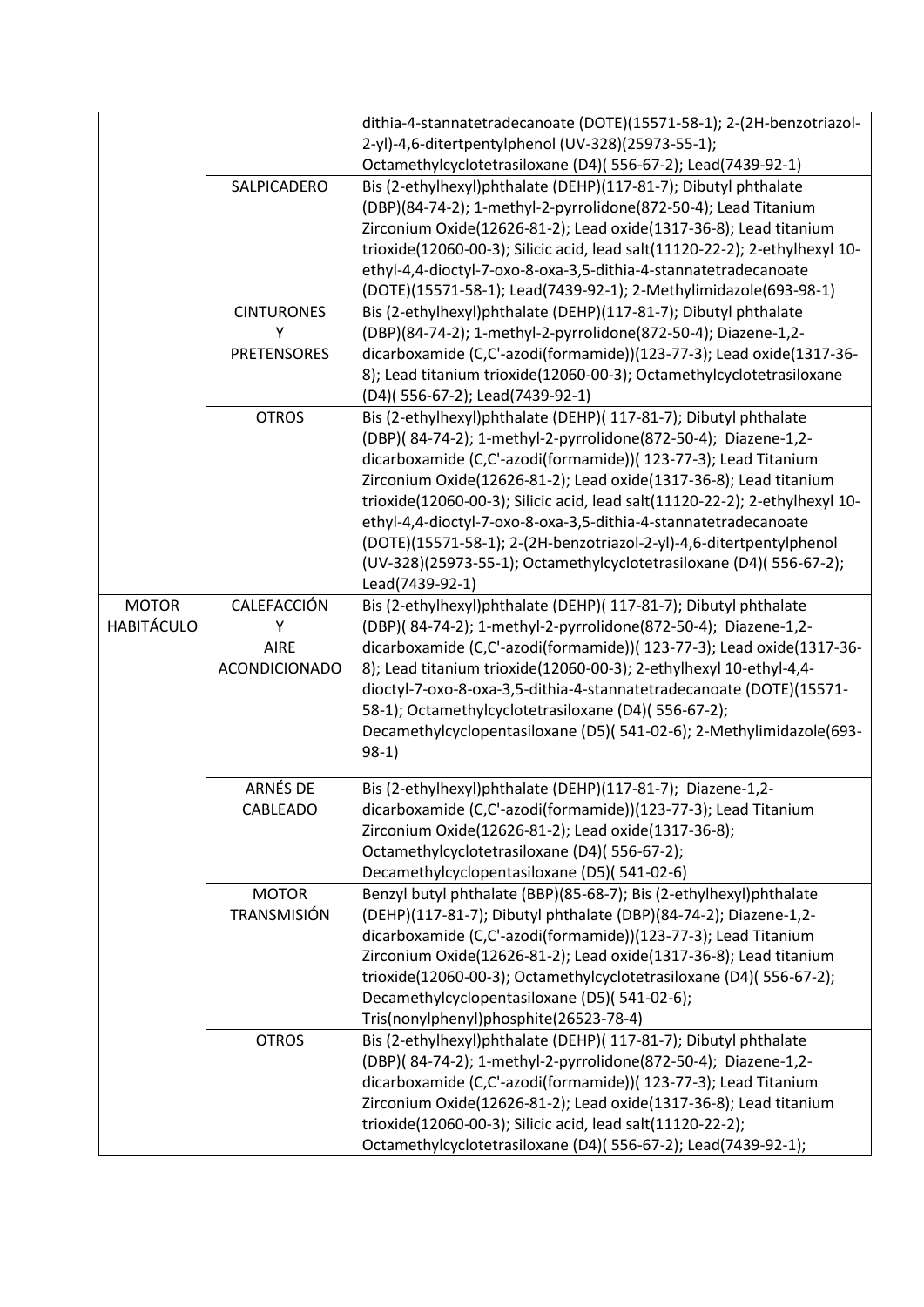|            |                     | Ethylenediamine (EDA)( 107-15-3); Decamethylcyclopentasiloxane            |
|------------|---------------------|---------------------------------------------------------------------------|
|            |                     | (D5)(541-02-6); Tris(nonylphenyl)phosphite(26523-78-4)                    |
|            |                     |                                                                           |
| CARROCERÍA | <b>LUNA</b>         | Bis (2-ethylhexyl)phthalate (DEHP)( 117-81-7); 1-methyl-2-                |
|            |                     | pyrrolidone(872-50-4); Diazene-1,2-dicarboxamide (C,C'-                   |
|            |                     | azodi(formamide))(123-77-3); Lead Titanium Zirconium Oxide(12626-         |
|            |                     | 81-2); Lead oxide(1317-36-8); Lead titanium trioxide(12060-00-3)          |
|            | <b>FAROS</b>        | Bis (2-ethylhexyl)phthalate (DEHP)( 117-81-7); 1-methyl-2-                |
|            | <b>RETROVISORES</b> | pyrrolidone(872-50-4); Diazene-1,2-dicarboxamide (C,C'-                   |
|            |                     | azodi(formamide))( 123-77-3); Lead Titanium Zirconium Oxide(12626-        |
|            |                     | 81-2); Lead oxide(1317-36-8); Lead titanium trioxide(12060-00-3); Silicic |
|            |                     | acid, lead salt(11120-22-2); 2-ethylhexyl 10-ethyl-4,4-dioctyl-7-oxo-8-   |
|            |                     | oxa-3,5-dithia-4-stannatetradecanoate (DOTE)(15571-58-1;                  |
|            |                     | Octamethylcyclotetrasiloxane (D4)(556-67-2);                              |
|            |                     | Decamethylcyclopentasiloxane (D5)(541-02-6); Lead(7439-92-1);             |
|            |                     | Dicyclohexyl phthalate (DCHP)(84-61-7)                                    |
|            | PARACHOQUES         | Bis (2-ethylhexyl)phthalate (DEHP)(117-81-7); Diazene-1,2-                |
|            |                     | dicarboxamide (C,C'-azodi(formamide))(123-77-3); Lead Titanium            |
|            |                     | Zirconium Oxide(12626-81-2); Lead oxide(1317-36-8); Lead titanium         |
|            |                     | trioxide(12060-00-3); Silicic acid, lead salt(11120-22-2); 2-(2H-         |
|            |                     | benzotriazol-2-yl)-4,6-ditertpentylphenol (UV-328)(25973-55-1);           |
|            |                     | Octamethylcyclotetrasiloxane (D4)(556-67-2); Lead(7439-92-1)              |
|            | <b>OTROS</b>        | Aluminosilicate Refractory Ceramic Fibres( 142844-00-6); Bis (2-          |
|            |                     | ethylhexyl)phthalate (DEHP)(117-81-7); Dibutyl phthalate (DBP)(84-74-     |
|            |                     | 2); 1-methyl-2-pyrrolidone(872-50-4); Diazene-1,2-dicarboxamide (C,C'-    |
|            |                     | azodi(formamide))(123-77-3); Lead Titanium Zirconium Oxide(12626-         |
|            |                     | 81-2); Lead oxide(1317-36-8); Lead titanium trioxide(12060-00-3); Silicic |
|            |                     | acid, lead salt(11120-22-2); 2-ethylhexyl 10-ethyl-4,4-dioctyl-7-oxo-8-   |
|            |                     | oxa-3,5-dithia-4-stannatetradecanoate (DOTE)(15571-58-1); 2-(2H-          |
|            |                     | benzotriazol-2-yl)-4,6-ditertpentylphenol (UV-328)(25973-55-1);           |
|            |                     | Octamethylcyclotetrasiloxane (D4)(556-67-2); Lead(7439-92-1);             |
|            |                     | Dicyclohexyl phthalate (DCHP)(84-61-7);                                   |
|            |                     | Tris(nonylphenyl)phosphite(26523-78-4)                                    |

No se requiere información específica de uso seguro. Seguir la Información General de Uso Seguro para Artículos.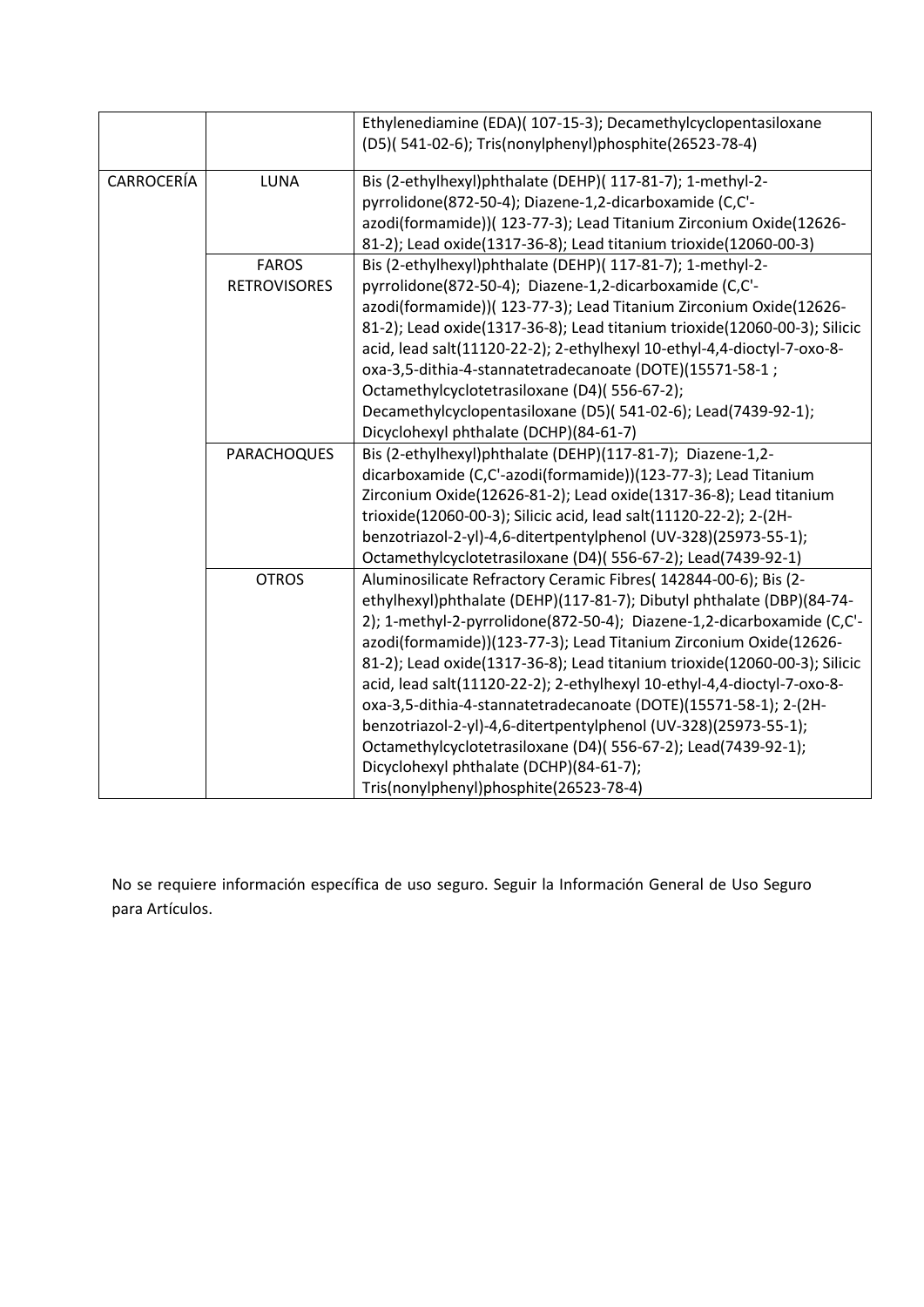

## **SVHC List**

## **[KIA MOTORS EUROPE] Optima Plug-in Hybrid (JF PHEV)**

| Area            | <b>Parts</b>                              | SVHCs present in component articles at greater than 0.1% w/w<br>(CAS No)                                                                                                                                                                                                                                                                                                                                                                                                                                                                 |
|-----------------|-------------------------------------------|------------------------------------------------------------------------------------------------------------------------------------------------------------------------------------------------------------------------------------------------------------------------------------------------------------------------------------------------------------------------------------------------------------------------------------------------------------------------------------------------------------------------------------------|
| <b>INTERIOR</b> | <b>SEAT</b><br><b>ARM REST</b>            | Benzyl butyl phthalate (BBP)(85-68-7); Bis (2-ethylhexyl)phthalate<br>(DEHP)( 117-81-7); Dibutyl phthalate (DBP)( 84-74-2); 1-methyl-2-<br>pyrrolidone(872-50-4); Diazene-1,2-dicarboxamide (C,C'-<br>azodi(formamide))( 123-77-3); Lead Titanium Zirconium Oxide(12626-<br>81-2); Lead oxide(1317-36-8); Lead titanium trioxide(12060-00-3); Silicic<br>acid, lead salt(11120-22-2); Lead(7439-92-1)                                                                                                                                    |
|                 | <b>SWITCHES</b><br><b>CONTROLLER</b>      | Bis (2-ethylhexyl)phthalate (DEHP)( 117-81-7); Dibutyl phthalate<br>(DBP)(84-74-2); 1-methyl-2-pyrrolidone(872-50-4); Diazene-1,2-<br>dicarboxamide (C,C'-azodi(formamide))( 123-77-3); Lead Titanium<br>Zirconium Oxide(12626-81-2); Lead oxide(1317-36-8); Lead titanium<br>trioxide(12060-00-3); Silicic acid, lead salt(11120-22-2); 2-(2H-<br>benzotriazol-2-yl)-4,6-ditertpentylphenol (UV-328)(25973-55-1);<br>Octamethylcyclotetrasiloxane (D4)(556-67-2); Lead(7439-92-1)                                                       |
|                 | CONSOLE                                   | Benzyl butyl phthalate (BBP)(85-68-7); Dibutyl phthalate (DBP)(84-74-<br>2); 1-methyl-2-pyrrolidone(872-50-4); Diazene-1,2-dicarboxamide (C,C'-<br>azodi(formamide))( 123-77-3); Lead Titanium Zirconium Oxide(12626-<br>81-2); Lead oxide(1317-36-8); Lead titanium trioxide(12060-00-3); Silicic<br>acid, lead salt(11120-22-2); 2-ethylhexyl 10-ethyl-4,4-dioctyl-7-oxo-8-<br>oxa-3,5-dithia-4-stannatetradecanoate (DOTE)( 15571-58-1); 2-(2H-<br>benzotriazol-2-yl)-4,6-ditertpentylphenol (UV-328)(25973-55-1);<br>Lead(7439-92-1) |
|                 | STEERING WHEEL<br><b>GEAR SHIFT LEVER</b> | Bis (2-ethylhexyl)phthalate (DEHP)( 117-81-7); Dibutyl phthalate<br>(DBP)(84-74-2); 1-methyl-2-pyrrolidone(872-50-4); Diazene-1,2-<br>dicarboxamide (C,C'-azodi(formamide))( 123-77-3); Lead oxide(1317-36-<br>8); Lead titanium trioxide(12060-00-3); 2-ethylhexyl 10-ethyl-4,4-<br>dioctyl-7-oxo-8-oxa-3,5-dithia-4-stannatetradecanoate (DOTE)(15571-<br>58-1); Lead(7439-92-1)                                                                                                                                                       |
|                 | <b>DOOR</b>                               | Bis (2-ethylhexyl)phthalate (DEHP)( 117-81-7); Dibutyl phthalate<br>(DBP)(84-74-2); 1-methyl-2-pyrrolidone(872-50-4); Diazene-1,2-<br>dicarboxamide (C,C'-azodi(formamide))(123-77-3); Lead Titanium<br>Zirconium Oxide(12626-81-2); Lead oxide(1317-36-8); Lead titanium<br>trioxide(12060-00-3); 2-ethylhexyl 10-ethyl-4,4-dioctyl-7-oxo-8-oxa-3,5-<br>dithia-4-stannatetradecanoate (DOTE)(15571-58-1); 2-(2H-benzotriazol-                                                                                                           |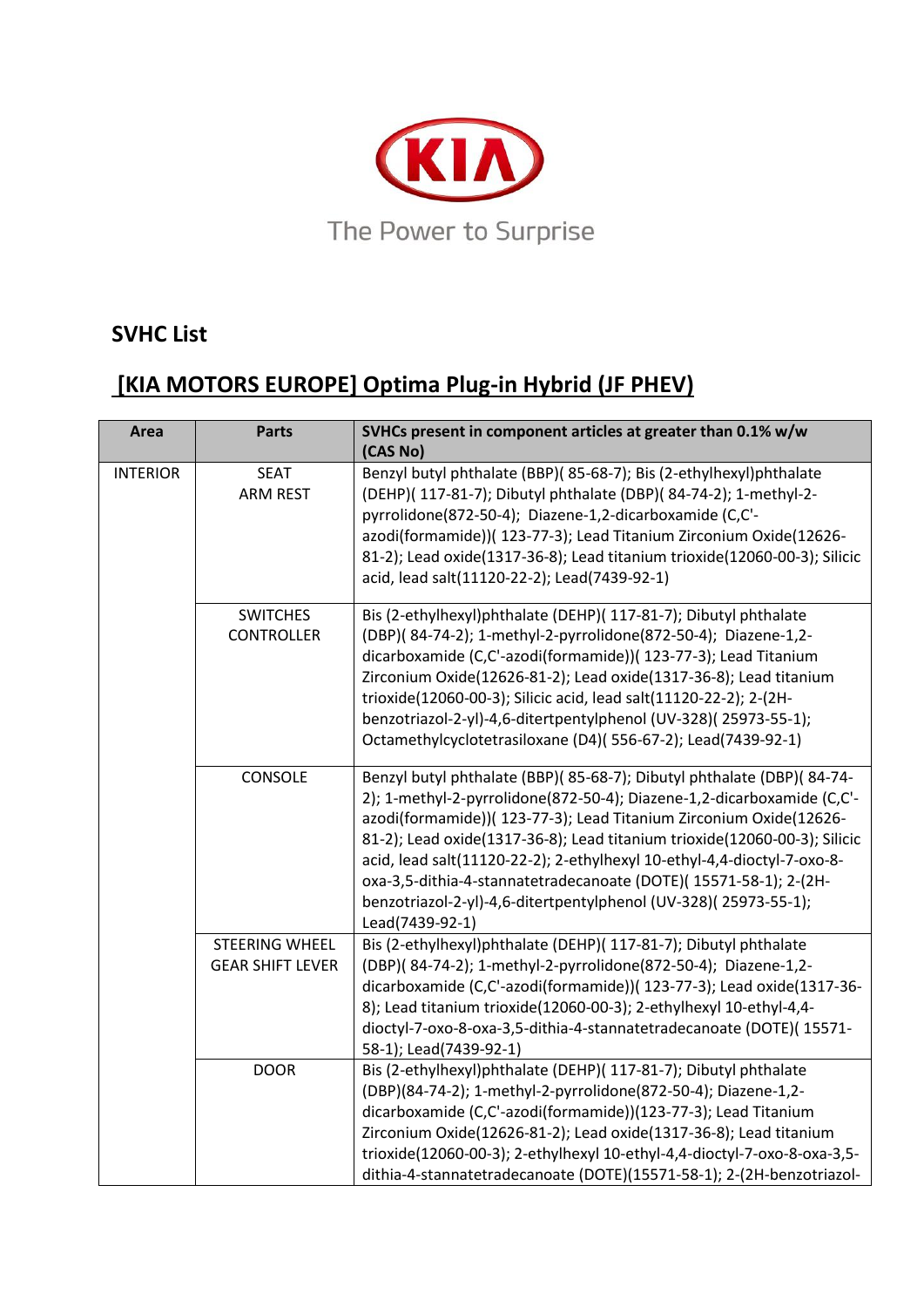|               |                       | 2-yl)-4,6-ditertpentylphenol (UV-328)(25973-55-1);                                                                         |
|---------------|-----------------------|----------------------------------------------------------------------------------------------------------------------------|
|               |                       | Octamethylcyclotetrasiloxane (D4)(556-67-2); Lead(7439-92-1)                                                               |
|               | <b>DISPLAY</b>        | Bis (2-ethylhexyl)phthalate (DEHP)(117-81-7); Dibutyl phthalate                                                            |
|               |                       | (DBP)(84-74-2); 1-methyl-2-pyrrolidone(872-50-4); Lead Titanium                                                            |
|               |                       | Zirconium Oxide(12626-81-2); Lead oxide(1317-36-8); Lead titanium                                                          |
|               |                       | trioxide(12060-00-3); Silicic acid, lead salt(11120-22-2); 2-ethylhexyl 10-                                                |
|               |                       | ethyl-4,4-dioctyl-7-oxo-8-oxa-3,5-dithia-4-stannatetradecanoate                                                            |
|               |                       | (DOTE)(15571-58-1); Lead(7439-92-1); 2-Methylimidazole(693-98-1)                                                           |
|               | <b>SEAT BELT</b>      | Bis (2-ethylhexyl)phthalate (DEHP)(117-81-7); Dibutyl phthalate                                                            |
|               | &                     | (DBP)(84-74-2); 1-methyl-2-pyrrolidone(872-50-4); Diazene-1,2-                                                             |
|               | <b>PRETENTIONER</b>   | dicarboxamide (C,C'-azodi(formamide))(123-77-3); Lead oxide(1317-36-                                                       |
|               |                       | 8); Lead titanium trioxide(12060-00-3); Octamethylcyclotetrasiloxane                                                       |
|               |                       | (D4)(556-67-2); Lead(7439-92-1)                                                                                            |
|               | THE OTHERS            | Bis (2-ethylhexyl)phthalate (DEHP)( 117-81-7); Dibutyl phthalate                                                           |
|               |                       | (DBP)(84-74-2); 1-methyl-2-pyrrolidone(872-50-4); Diazene-1,2-                                                             |
|               |                       | dicarboxamide (C,C'-azodi(formamide))( 123-77-3); Lead Titanium                                                            |
|               |                       | Zirconium Oxide(12626-81-2); Lead oxide(1317-36-8); Lead titanium                                                          |
|               |                       | trioxide(12060-00-3); Silicic acid, lead salt(11120-22-2); 2-ethylhexyl 10-                                                |
|               |                       | ethyl-4,4-dioctyl-7-oxo-8-oxa-3,5-dithia-4-stannatetradecanoate                                                            |
|               |                       | (DOTE)(15571-58-1); 2-(2H-benzotriazol-2-yl)-4,6-ditertpentylphenol                                                        |
|               |                       | (UV-328)(25973-55-1); Octamethylcyclotetrasiloxane (D4)(556-67-2);                                                         |
|               |                       | Lead(7439-92-1)                                                                                                            |
| <b>ENGINE</b> | <b>HEATER</b>         | Bis (2-ethylhexyl)phthalate (DEHP)( 117-81-7); Dibutyl phthalate                                                           |
| <b>ROOM</b>   | &                     | (DBP)(84-74-2); 1-methyl-2-pyrrolidone(872-50-4); Diazene-1,2-                                                             |
|               | <b>COOLING UNIT</b>   | dicarboxamide (C,C'-azodi(formamide))( 123-77-3); Lead oxide(1317-36-                                                      |
|               |                       | 8); Lead titanium trioxide(12060-00-3); 2-ethylhexyl 10-ethyl-4,4-                                                         |
|               |                       | dioctyl-7-oxo-8-oxa-3,5-dithia-4-stannatetradecanoate (DOTE)(15571-                                                        |
|               |                       | 58-1); Octamethylcyclotetrasiloxane (D4)(556-67-2);<br>Decamethylcyclopentasiloxane (D5)(541-02-6); 2-Methylimidazole(693- |
|               |                       | $98-1)$                                                                                                                    |
|               | <b>WIRING HARNESS</b> | Bis (2-ethylhexyl)phthalate (DEHP)(117-81-7); Diazene-1,2-                                                                 |
|               |                       | dicarboxamide (C,C'-azodi(formamide))(123-77-3); Lead Titanium                                                             |
|               |                       | Zirconium Oxide(12626-81-2); Lead oxide(1317-36-8);                                                                        |
|               |                       | Octamethylcyclotetrasiloxane (D4)(556-67-2);                                                                               |
|               |                       | Decamethylcyclopentasiloxane (D5)(541-02-6)                                                                                |
|               | <b>ENGINE</b>         | Benzyl butyl phthalate (BBP)(85-68-7); Bis (2-ethylhexyl)phthalate                                                         |
|               | <b>TRANSMISSION</b>   | (DEHP)(117-81-7); Dibutyl phthalate (DBP)(84-74-2); Diazene-1,2-                                                           |
|               |                       | dicarboxamide (C,C'-azodi(formamide))(123-77-3); Lead Titanium                                                             |
|               |                       | Zirconium Oxide(12626-81-2); Lead oxide(1317-36-8); Lead titanium                                                          |
|               |                       | trioxide(12060-00-3); Octamethylcyclotetrasiloxane (D4)(556-67-2);                                                         |
|               |                       | Decamethylcyclopentasiloxane (D5)(541-02-6);                                                                               |
|               |                       | Tris(nonylphenyl)phosphite(26523-78-4)                                                                                     |
|               | THE OTHERS            | Bis (2-ethylhexyl)phthalate (DEHP)( 117-81-7); Dibutyl phthalate                                                           |
|               |                       | (DBP)(84-74-2); 1-methyl-2-pyrrolidone(872-50-4); Diazene-1,2-                                                             |
|               |                       | dicarboxamide (C,C'-azodi(formamide))( 123-77-3); Lead Titanium                                                            |
|               |                       | Zirconium Oxide(12626-81-2); Lead oxide(1317-36-8); Lead titanium                                                          |
|               |                       | trioxide(12060-00-3); Silicic acid, lead salt(11120-22-2);                                                                 |
|               |                       | Octamethylcyclotetrasiloxane (D4)(556-67-2);                                                                               |
|               |                       | Decamethylcyclopentasiloxane (D5)(541-02-6); Lead(7439-92-1);                                                              |